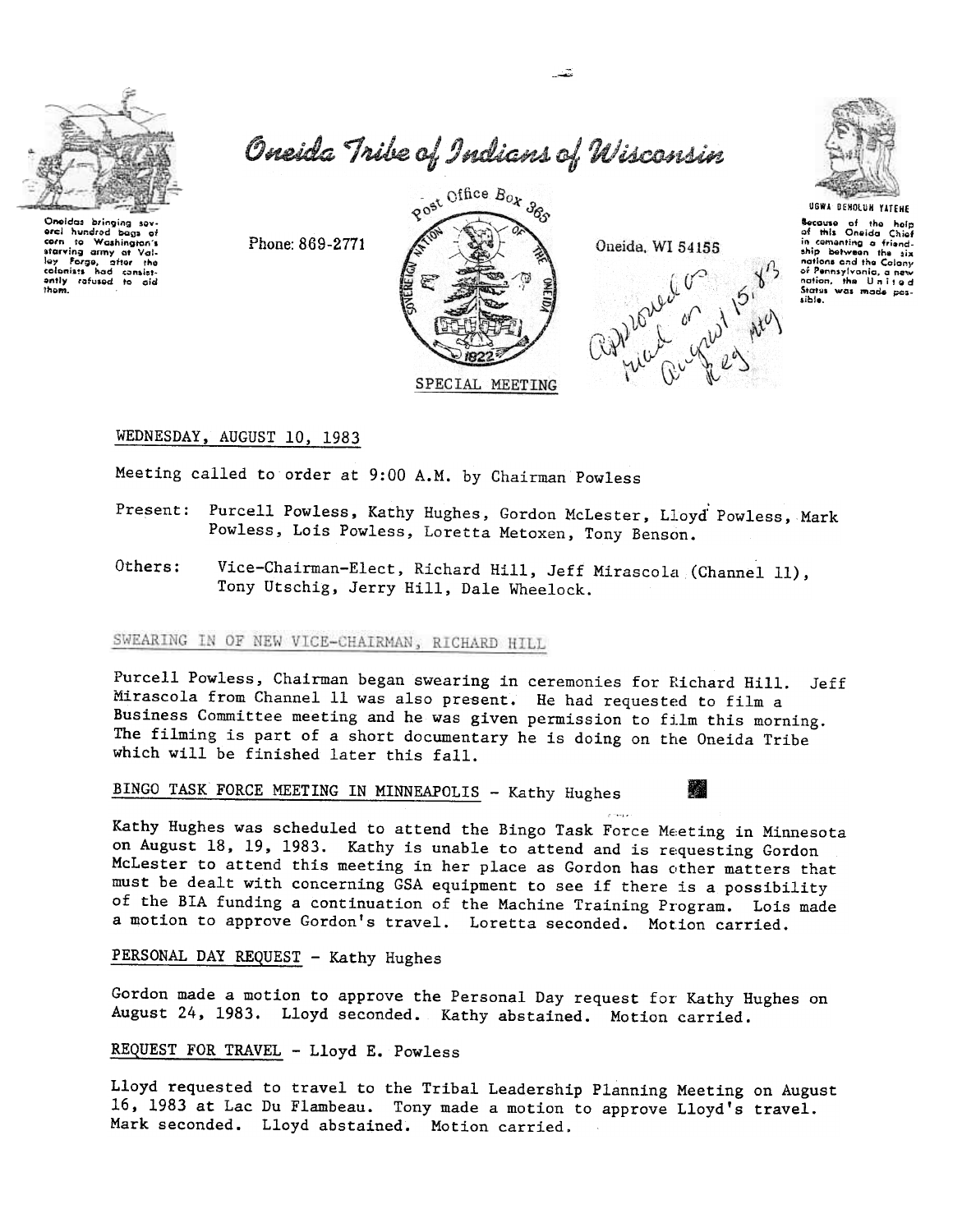Oneida Tribe of Indians of Wisconsin Special Meeting - August 10, 1983 Page 2

Kathy made a motion to request Rick Hill to also attend this Planning Meeting. Lois seconded. Motion carried.

Jeff Mirascola finished filming and departed

10:10 A.M. Kathy made a motion to go into Executive Session. Loretta seconded. Motion carried.

PERSONNEL ACTION CONCERNING LILLIAN ANTONE - Jerry Hill

Jerry Hill was requested to draft an opinion on the action taken reqarding Lillian Antone. The opinion was reviewed and turned over to the Personnel Office and the record will show the reason the Business Committee overturned the Personnel Selection Committee decision was because the termination was too harsh and that suspension was enough punishment for the situation.

APPEAL OF SUSPENSION/RECOMMENDATION OF TERMINATION OF CLAUDETTE SCHUYLER & KEN NINHAM - Dale Wheelock

The Business Committee reviewed the findings of the Personnel Selection Committee of August 9. There were questions concerning the procedures in the Oneida Tribal Management System dealing with Suspension/Dismissal. Mark made a motion to request Jerry Hill to review the procedures and bring back a draft at 1:30 P.M. August 11,1983. Gordon seconded. Motion carried.

#### KALIHWI-SAKS

Lois stated that she had spoke with Grace Koehler and that the work load at the Kalihwi-saks had become too great for two people. She has lost the CETA workers due to the program ending. Also the Kalihwi-saks room is divided into two rooms. Grace feels that she needs a full-time Secretary/Receptionist.

Mark made a motion to have the paper sent out once every two weeks and that the first issue of the month the paper will go to all tribal members and the second issue will be sent out locally and also that Lloyd assist in coordinating the change in issuing of the paper. Kathy seconded. Gordon opposed. Motion carried.

10:45 A.M. Mark made a motion to recess. Loretta seconded. Motion carried.

1:30 P.M. Business Committee Meeting reconvened.

LETTER OF SUPPORT CONCERNING COMMENTS OF THE WIS TRIBAL HEALTH DIRECTOR'S ASSN PERTINENT TO THE REPORT OF THE DIRECTORS TASK FORCE ON CONTRACT HEALTH SERVICES - Tony Benson

"Have reviewed and concurred with the position paper of the Wisconsin Tribal Health Directors Association on the Contract Task Force Report, concerned with issues regarding eligibility